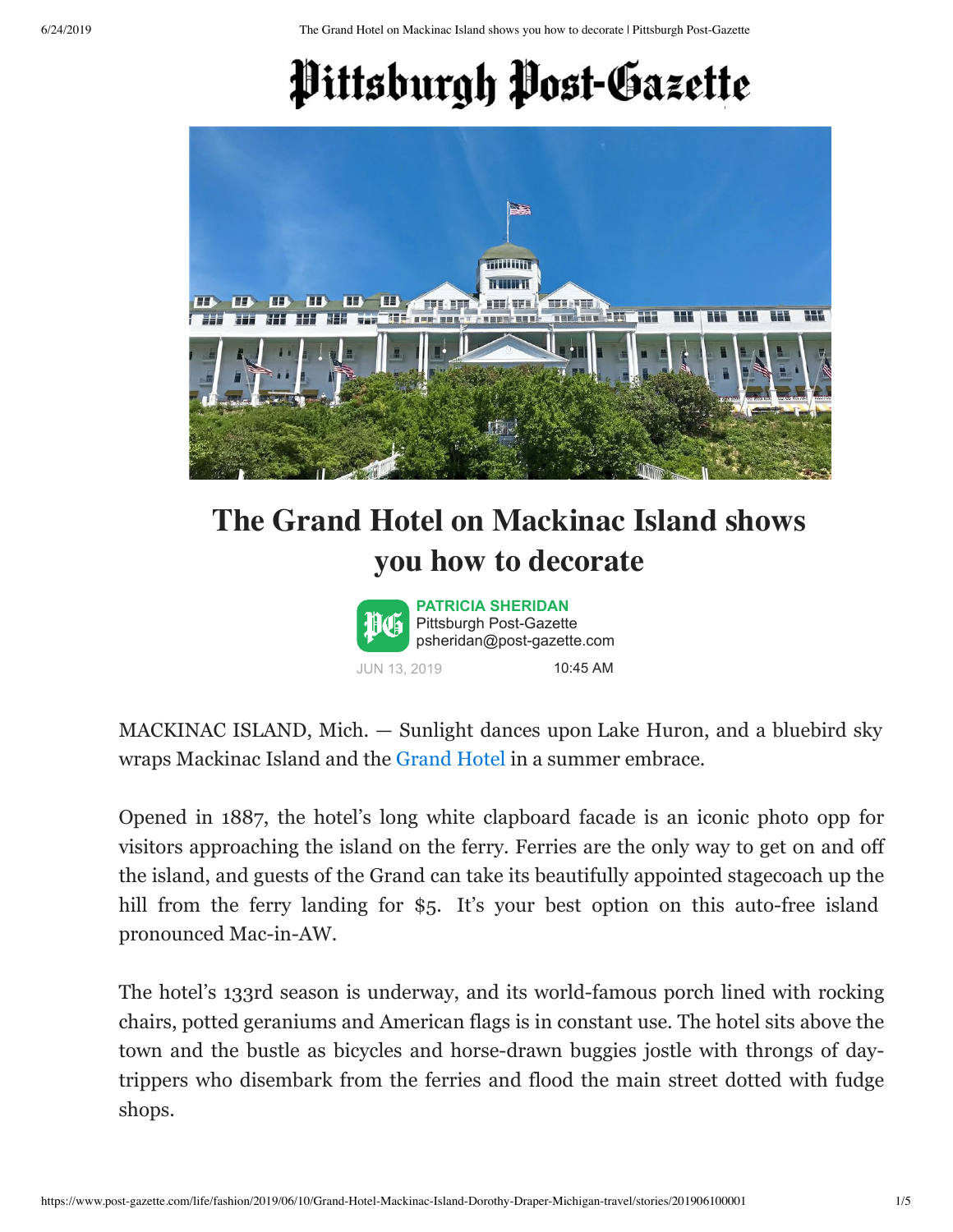Known as America's Summer Place, the hotel rents bikes to guests, who can ride a 9 mile loop around the island, passing between the rocky shoreline and the wooded hills. They can play a round of croquet on the lawn or enjoy the 18-hole Jewel Golf Course, which began with the front nine (Grand) and added the back nine (Woods) in 1994. Swimmers can take a dive into the pool where Ester Williams once dipped.

Many resorts that flourished during the Gilded Age didn't know how to survive the rising middle class. The Grand did.

"Flexibility is the key to hospitality," said Bob Tagatz, the hotel's resident historian. "Over the years we have developed to serve everybody."

Conventions are 60 percent to 70 percent of the hotel's business today. "There would be no hotel without the conventions and the package weekends that we offer."

One of the more popular package weekends is designed for decorators and lovers of interiors. Room rates for the Dorothy Draper School of Decorating start at \$1,099 per couple, \$999 single (www.grandhotel.com/packages/dorothy-draper-design-school/).

The hotel is a repository of classic Dorothy Draper design and hosts this special weekend once a year. An aristocrat from Tuxedo Park, N.Y., Mrs. Draper's design company began to really take off in 1929 when few women were decorating as a career.

"She became an icon because she created a look around color," said Carleton Varney, president of Dorothy Draper & Co. Inc. His latest book is called "Rooms To Remember," available now on Amazon.

Mr. Varney will be hosting the design school the weekend of June 21-23. He is the hotel's resident decorator and is instrumental in maintaining its unique Draper style.

"Mrs. Draper was about color, and so am I," he said. "She used to say, 'Don't show me anything that looks like gravy.' "

During these designer weekends, Mr. Varney delves into the reason for his color choices, floral patterns and accessories, many of which appear in the guest rooms and public spaces. He also discusses his own homes, including Shannon Grove in Ireland, and various projects he and his firm have developed.